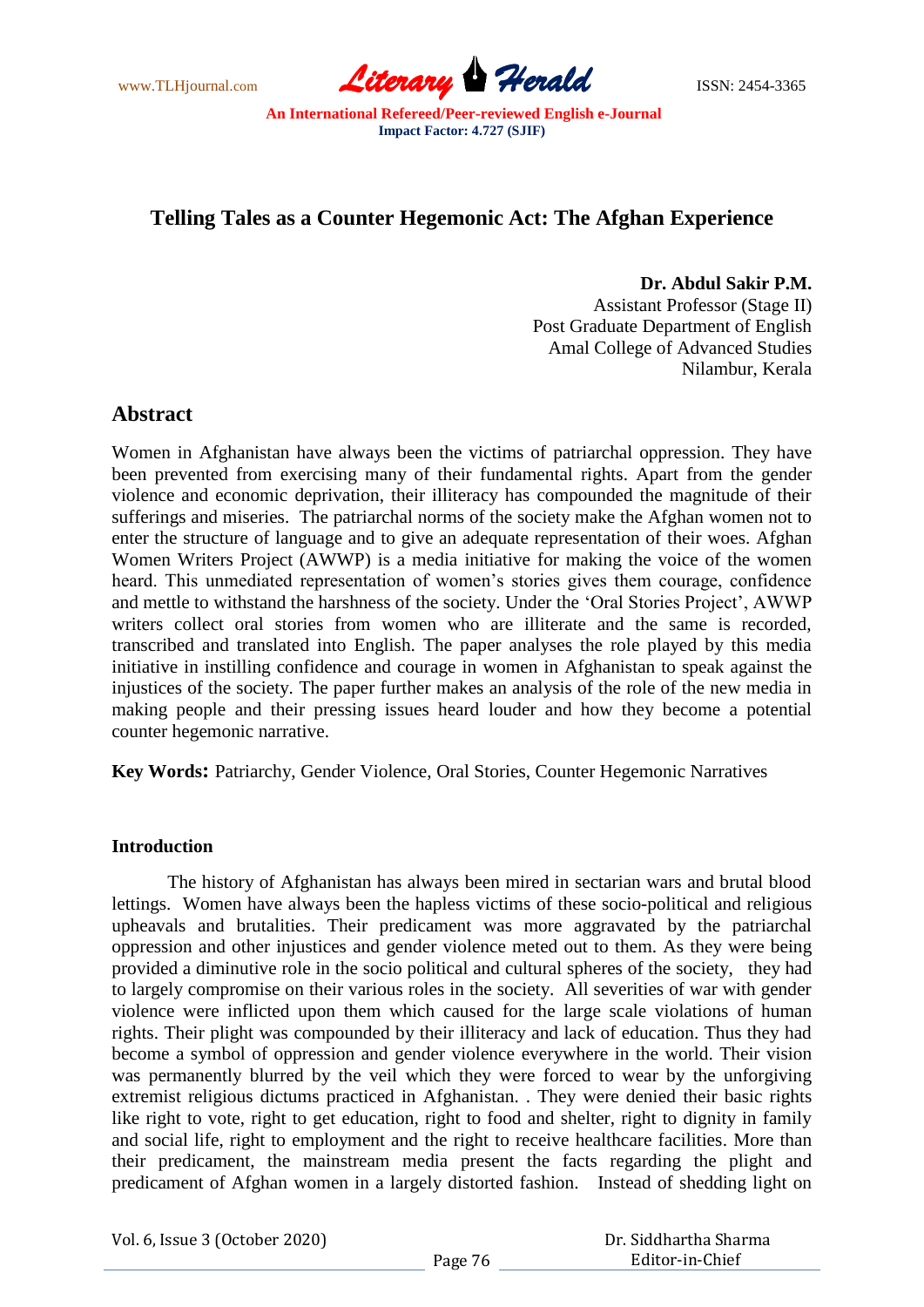

their woes and miseries and help them to lighten their burden and make them grapple with those miseries, the West dominated mainstream media have always made a distorted picture of them. The distorted notions regarding the gender dichotomy and the historical exclusion of the Afghan women from the public sphere have dominated the public discourses. The resilience and courage exhibited by the women of Afghanistan for countering the oppressive patriarchal system prevail there are seldom noticed or reported by this media. This paper discusses how a group of women in Afghanistan, through their media interventions, particularly the social media, can play a crucial role in giving true and factual representation to the plight of them and how it can be used as an effective social tool for educating the women of their varied social and political issues and teach them strategies for countering the gender violence and patriarchal oppression. Moreover, these women have shown how the media can be proactive in countering the hegemonic discourses in the society regarding the oppression of women and play a pivotal role in bringing positive changes in their lives.

Discourses on the situation of women in Afghanistan are marked with a complex web of problems that range from the political, economical and social problems towards religious and cultural issues. The poor records of the Afghan women in socio-developmental indices abet their cultural issues. The socio-political upheavals that the country has witnessed in the post 9/11 have significantly contributed to the further marginalisation and for them being relegated to the position of victimhood. The debate on gender equality all over the world has always been done by positioning the Afghan woman at the centre of all discourses. Assuming such a significant role in the whole discourse has often caused for producing the reductive images of the people, spaces and their cultural practices.

## **Oral Stories Project**

Afghan Women Writers Project (AWWP) is such a media initiative started with the sole objective of empowering the Afghan women by making them articulating their concerns and issues in their own voices without the mediation of their men or even the mainstream media. They are letting to speak for themselves. The sole objective of this project is to support the voices of women with the belief that 'to tell one's story is a human right'. This project was started as a kitchen table idea in the wake of the brutal killing of Zarmeena, a mother of seven for allegedly killing her husband. The activists of this project have the conviction that telling one"s own story is as important as the basic necessities like having food and shelter. Telling their stories from their own perspective has been employed by these women as a technology of the self that help them to attain their individuality and reposition their identity and thus, they gain the power of agency that helps them countering the oppressive patriarchal system. The volunteers of AWWP realize this as a pivotal and decisive step they take in making the Afghan women empowered. Telling one's own story is an act of self expression, particularly in a country where women are told their story doesn"t matter much. This empowerment makes them conscious of acquiring necessary education like computer literacy, skills of language and critical thinking. This, the organizers believe, will eventually pave the way for a comprehensive societal transformation. The organizers of this project also believe that the voices of women thus made heard louder will become part of the national dialogue and become moderating influences on the national discourses regarding the major issues that ultimately pave the way for forming a women centric perspective in such discourses and narratives.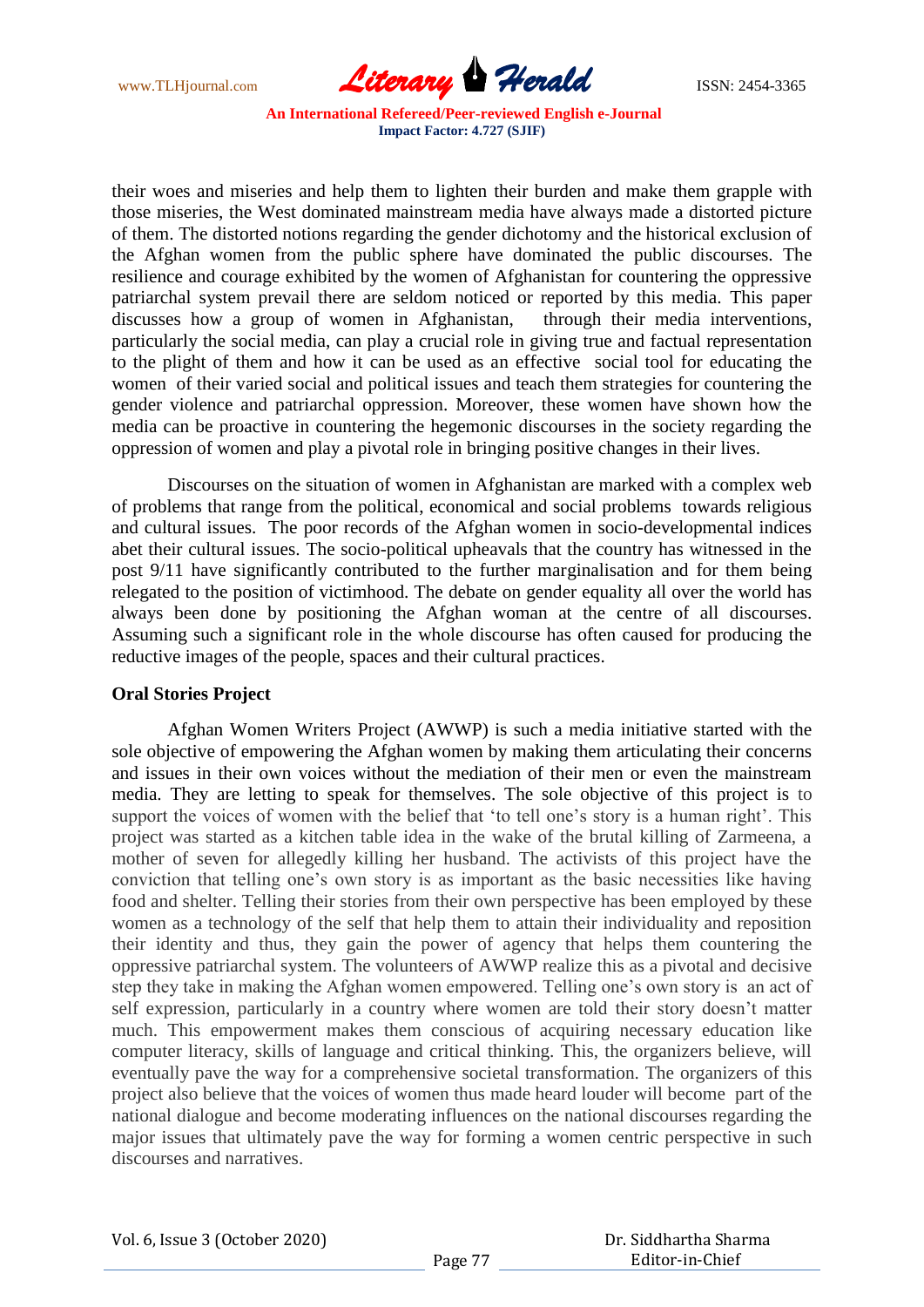www.TLHjournal.com **Literary Herald Herald** ISSN: 2454-3365

The Oral Stories Project of AWWP has helped to bring out into light the brutalities and oppression happen against women inside the families and communities in Afghanistan. The collection of stories published in their website under various titles is an evidence for that. The stories also make an exposition of the stories of individual successes and achievements as well. The stories are classified as 'widows', 'education', 'women in business', 'love and forgiveness', 'maternity and childbirth, Ramadan, gender violence, human rights, daily lives and 'women under burqa talk about human rights'. This is quite evident of the fact that this project touches upon all aspects of the social, political and cultural lives of Afghan women.

In the section "Widows", the editor notes that plights and miserable life of illiterate women are first recorded and then transcribed and translated into English without any politics of mediation or interruption from the part of the person who record it. In an interview with Mena, whose husband went to the war twenty four years back, she relates her story of struggle and survival and how with great difficulty she brought up her four children. She says: "I was pregnant at the time and I had my three other small children. The war was hard. The rockets and bullets were coming like rain from every side. No one could go to school. No one could live. People were hiding themselves underground" (Mena). Then she speaks of her husband:

> When my husband went to war, it was the last time I saw him. He disappeared and we did not know what had happened to him. We did not have anyone to search for him. My brothers never did anything and I couldn"t do anything; since I was a young woman I was not allowed. Still today, we do not know if he is alive or not (Mena).

She also bluntly speaks of the oppression and harassment she had to face from the other women in her family:

> I had lots of difficulties. Whenever I would go to the home of any of my sisters-in-law, they wouldn"t let me into their homes, thinking that I would marry their husbands. I was miserable because of my brotherin-law and his wife. Every day they were putting their hands in my hair and threatening me, saying, "We will hit you and make your face turn from the world (Mena).

Then asked about violence, she answers like this:

Yes, a lot. When one of my brothers-in-law helped me, his wife complained to people that I was trying to marry her husband. When he would leave the house, she would hit me and threaten me. Her son would hit me too and they didn"t let me eat with them. This woman would tell her children to go annoy me and my children, to hit my sons and daughters, and to throw out our shoes and clothes. When my brother-in-law would come home, she would tell him and he would hit me also. Another sister-in-law of mine was like that too. They both said, "We are hitting until her face becomes awful and she won"t be able to take a husband from elsewhere!" Every year passed with hitting. I could not ask anyone for help. Whenever I tried to put one step out of the door they would stop me. My brother-in-law had total

| Vol. 6, Issue 3 (October 2020) |         | Dr. Siddhartha Sharma |
|--------------------------------|---------|-----------------------|
|                                | Page 78 | Editor-in-Chief       |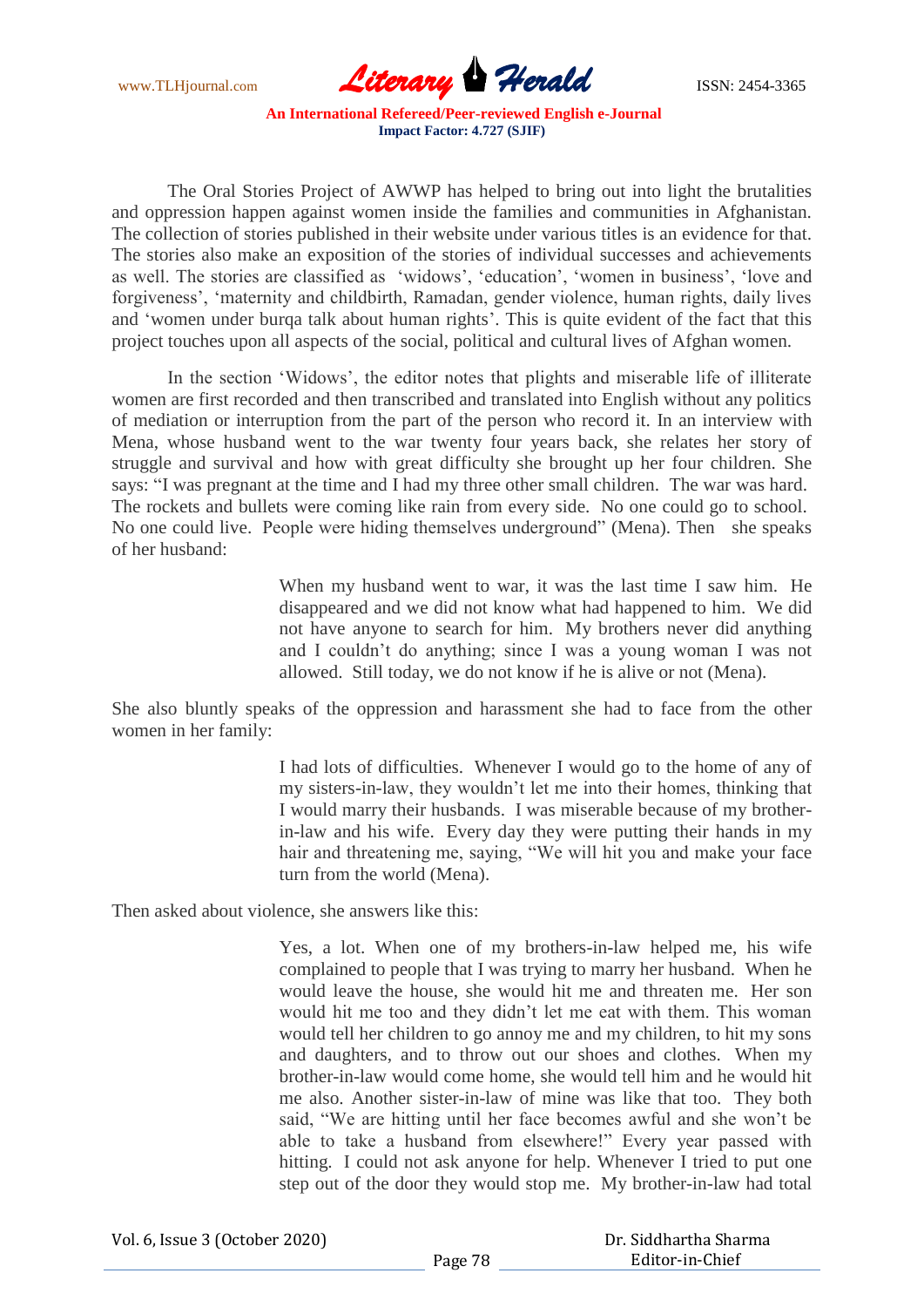

power over me. I developed a nervous condition. I did not know what I could say and what I shouldn"t say (Mena).

The story of Mena is a story of extra ordinary courage and resilience shown by an Afghan woman at the face of brutal violence and gender oppression. Her story makes an exposition of the violence and gender inequalities that dominate the society and permeate into the basic structure of families. In another story, Friba, very beautiful and attractive, got married when she was twenty four, now being a second wife, tells us her harrowing story and gives the readers a factual representation of the gender violence that exist inside the structure of the family:

> From the time I married, I suffered cruelty. I had a cruel mother-in-law and six sisters-in-law who were cruel to me as well. They made my life insufferable with pain and injustice. They made my life like a prison. My husband treated me poorly. He would often fight with me and punish me for nothing. Even though he had me as a wife he soon married a second woman. She too treated me with cruelty.

….

All of my husband"s family, his mother and sisters, his second wife and her children, had hearts like stone and they would beat me, pull my hair, and burn me with hot water. I wanted to go to my brother's house and tell my brother about how I am suffering violence, but I didn"t. I continued to live in my house. I said to myself that life is like this.

Even though they treated me like one of the animals, I continued to behave with respect for all of them. I prayed that I wouldn"t be hurt, and continued to do all of their work. I had no rights and no one to care for me.

My life today is very bad still. I live with my husband and his second wife and their children, and work for them as a servant.

I want to know why the violence against women has not ended in Afghanistan. Why is it that I should live with no rights, and be so unhappy? (Friba).

In the stories narrated by Mena and Friba, the women were oppressed by their own kin in their families. This is quite evident of the fact that family and close relatives inside the family become the oppressors and all lopsided gender views are first practiced against the women folk inside the families without any iota of kindness and thus, the family structure become very much patriarchal and a replica of the true state of women in the Afghan society.

Another woman named Beheshta gives us a true account of the oppression and harassment takes place in the society against women. This story is published in the category of "gender violence":

> In our society, despite the long years of war and the ongoing bomb attacks in our streets, it is our own people who are the main cause of violence against women.

> Whether they are young, teenage, or old, people in our society bother women in various ways. My society imposes so many limits, it looks

 Dr. Siddhartha Sharma Editor-in-Chief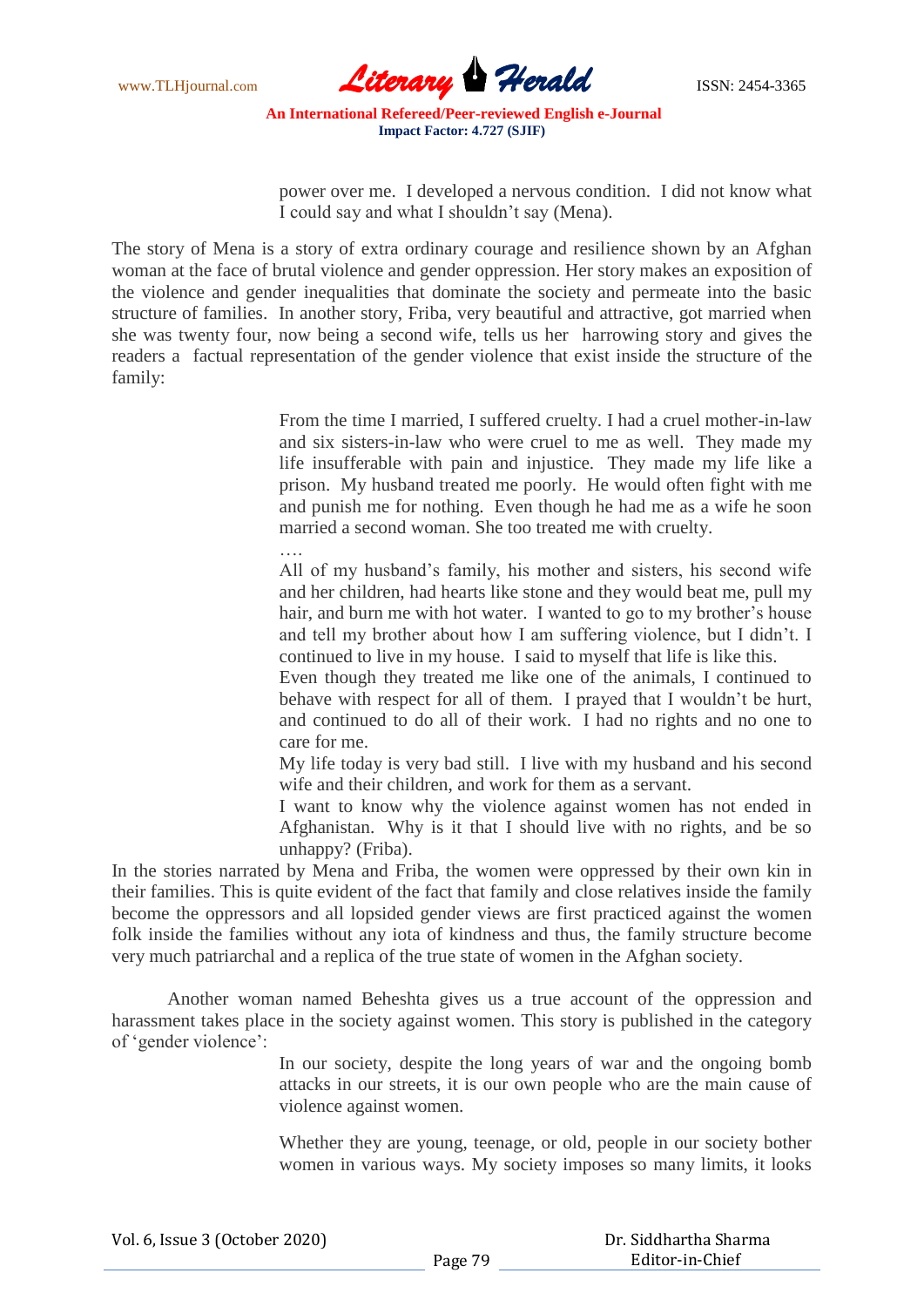

like a jail to me. I am a prisoner day and night. In my society a woman doesn't even have the right to wear her favorite dress. She can't wear the outfit she most enjoys. If it is colorful, stylish or graceful, people stare at her and make fun of her, using their bad language. It's very hurtful to us to have to endure this.

We don"t have the right to advocate for ourselves. We are not supposed to speak or laugh loudly even among our women friends. If we laugh or talk loudly people call us whores and say we are calling attention to ourselves by being loud. They think women should speak softly and just smile.

Our women are not safe from being bothered when they go outside. We are afraid day-by-day of what new event will happen. Sometimes a man will come up and walk beside me, or he will block my way and annoy me by hand or his tongue. He tries to make me his victim, physically and spiritually. He harasses me with his jokes and tries to touch my body in crowded places.

These are shameless people. We women can"t prevent them from bothering us. We want to rescue ourselves from these people and society. But I don't know how. I don't know what the solution is.

Day-by-day we get discouraged because we lose our liberty. These situations are the main cause of depression and fear. Women become frightened by our own society.

Most Afghan women suffer from these problems and they resent being in this situation. It is like when a person wants to kill someone with a low dosage of poison for a long time. It kills a person gradually. Women like me are a sacrifice to violence. Society must join hands together and pave the way to end violence against women (Beheshta).

The narrative of Beheshtha is evident of the gender violence and oppression meted out against women in Afghanistan. The harrowing experiences of this woman in Afghanistan tells the readers how the women are shown least respect and dignity by their men folk inside their families and outside in the public spaces. These stories are a testimony to the fact that family becomes a breeding ground for all sorts of violence that women face in the society.

In the section 'Women under Burqa Speaks of Human Rights', 50-year-old Hejera in Mazar-e-Sharif narrates us of how her dream of getting educated was crushed by her own parents. She tells:

> I stay home all the time, cooking, baking, laundering, and doing all the house chores. I cannot do anything else because I am an illiterate woman. My parents would not allow me to go to school. They worried about me getting killed or raped. I was not allowed to go outside alone. I am still not allowed to go out alone (Hajera).

Shajan, 47, a mother and housewife in Nangarhar province in eastern Afghanistan, shares her disillusionments in her story titled as *I Regret Forcing My Daughter at Sixteen:*

> I have heard a lot about women"s rights in theory, but I never saw it being practiced… I wear the blue burqa and I am not allowed to go alone outside the house. Everyone is illiterate in our house… I always

Vol. 6, Issue 3 (October 2020)

 Dr. Siddhartha Sharma Editor-in-Chief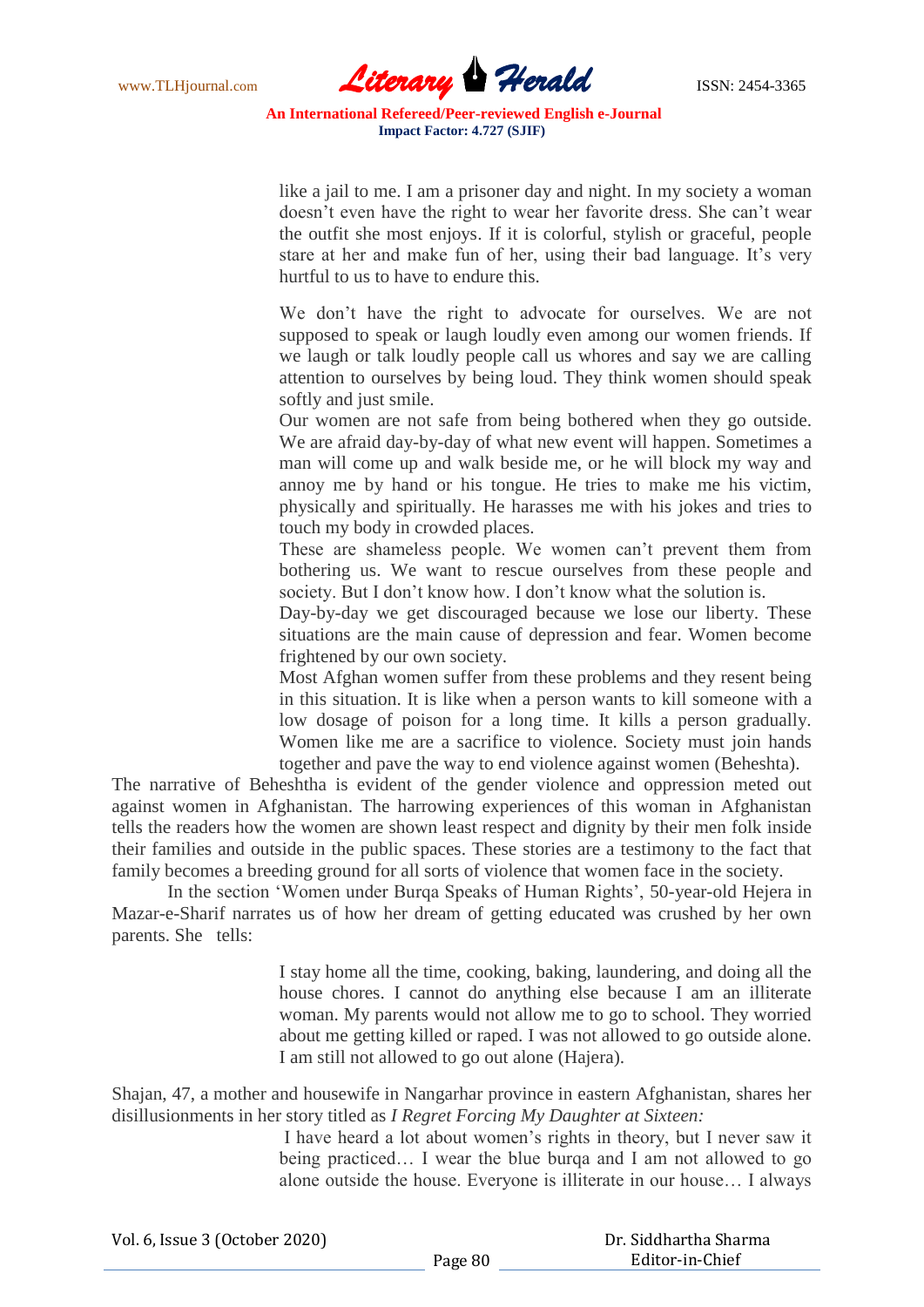

had a dream of being a literate woman, a teacher, to be like a man without fear of doing what is right for me, to be bold, to help the poor and be an example for my children (Shajan).

Education plays a very significant role in the emancipation of an individual from the humiliating social conditions. It helps the individual for repositioning and renegotiating his subjectivity in the respective societies and gaining agency and selfhood. The victims of social, political and cultural oppressions in all societies in a way have successfully used the potent tool of education for re-crafting their identities and asserting their selfhood. By denying this very tool of education to the Afghan women, they were perpetually put in a hierarchical system which was very oppressive and involved with a lot of violence. The women like Hajera and Shajan, by telling their story of plight and predicament, testify this.

These women who dared to speak out are speaking for their rights, for justice, equality and for means and ways to make their little dreams realized. The wretched lives of women inside the iron wall of patriarchy are unveiled in these stories. In the section "Daily Lives", women recount the sad tale of how the chances of getting educated and getting liberated are taken away by continuous wars with foreign powers to which their land was plummeted. The fourty one year old widow Karima who cleans classrooms and floors at a university tells Zuhal in Kabul how she got the chance to go to school for just a few years when she was young and how it was thwarted by the political upheavals: "when the Russian soldiers came to Afghanistan, my father stopped us from going to school. We respected him and accepted his wishes. I would like to have been educated"(Karima). Shako Riya in Kandahar is twenty two years old and lives with her parents. She tells Fatima, the interviewer:

> I want to learn a lot. I like to recite the holy Qur"an because one of the important bases of Islam is the Our'an. I want to have information about my religious laws and this is not possible if I don"t have education. My illiteracy affects many areas. Even my friends or my family members, they say 'you are uneducated, you are not important.' This is the cause of my disadvantages: illiteracy (Riya).

Gol Makai, 54, a mother of six who lives in Balkh province, says that the biggest challenge of every mother is bomb attacks. "I start every day with the hope that today there will be no war and no suicide bombs and I will spend my day in peace. I get very sad every time a suicide attack happens and it kills and injures many people" (Makai).

In another section titled as 'Human Rights', a woman named Shaaperai boldly reminds the government about their duties and responsibilities in maintaining peace and order in the society and of respecting the human rights:

> Kabul— I have heard of human rights from television and by talking to people, but in Afghanistan our rights are not transparent. I don"t know how to get information about my rights and I don"t know what kinds of rights I have.

> I expect that human rights were supposed to be given equally to the poor people, the same as the wealthy people. I expect the government to control the rights.

> For example, my uncle and his wife had five children—four boys and one girl. My uncle died as a result of a serious illness. His wife was not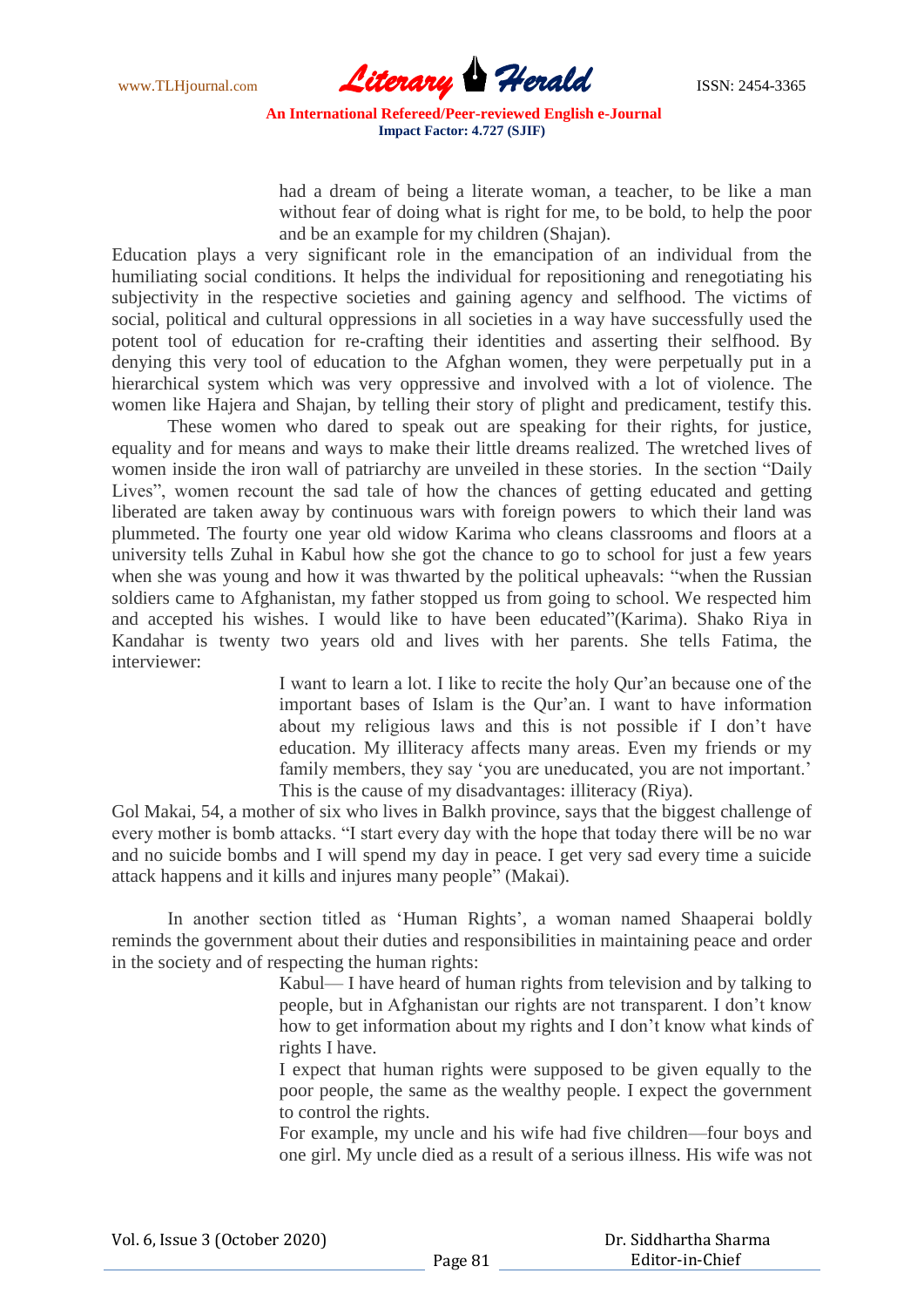

able to take him to the hospital or to get medicine for him, and then she also died of the illness.

After that, the brother of my uncle took their land and all of the family's property. He did not give a thought to the five children. No one helped the children when their parents died. The orphaned children try to work to care for themselves, but they are very poor.

My wish is for the government to give women their rights. This could provide opportunities to women. Our laws do not protect the women, and they do not punish the men. I want to fight and take my rights, but I need someone to guide me. We are not educated. Other countries support and guide women. We want our country to be like that (Shaaperai).

As per the data with UNICEF, the literacy rate for adults over fifteen in Afghanistan is at thirty nine percent and the rate for adult women is thirteen percent. Although about half of the girls in Afghanistan attend some years of school, most girls continue to drop out at the age of eleven or twelve. Alham, a nineteen year old graduate in Psychology, tells us the difficulties faced by her in getting educated and the general mindset of men towards the education of women.

> I live in a liberal family that supports knowledge for women. I completed twelve years of basic education in Herat and I have now graduated from psychology at Ashraq private university. If I hadn"t gone to school, I could not plan my life, or even separate good from bad…In Afghanistan, however, there is a two-sided standard where boys are preferred over girls, and there is a lot of violence against women. This culture blocks education for women. If we have laws, in the future all girls can be educated. We pray for it (Alham).

In the section "Maternity and Childbirth", the women sum up the pangs and pain undergone by the women in giving birth to children continuously and callous and insensitive attitude of the husband in making their wives suffering. Guljan, a 21-year-old mother of three speaks of her life: "I don't know about condoms or birth control or other stuff…Personally I don"t want any more children, but my husband wants one after another. I don"t know what he is going to do with all these children"(Guljan). The twenty eight-year old mother of six, Zarghona says: "Most men usually want more than six children, but it will be whatever the man wishes… If there is more than one wife, then for sure there will be more children maybe twelve, but sometimes up to twenty children"(Zarghona).

The Oral Story Project documents the success stories of women in Afghanistan as well. There are stories of women that crafts how these women, making use of their deplorable condition of staying inside the home, turned into entrepreneurship and profit making businesses. Masooma was born in Kabul as the sixth child of a family with eight children, and was forced by Taliban to stay Indoors in 1990. Since then she has been running a home based business. She says:

> When the Taliban didn"t let women go out of their homes, I worked at home knitting hats and jackets. When my sons were eleven and twelve

| Vol. 6, Issue 3 (October 2020) |         | Dr. Siddhartha Sharma |
|--------------------------------|---------|-----------------------|
|                                | Page 82 | Editor-in-Chief       |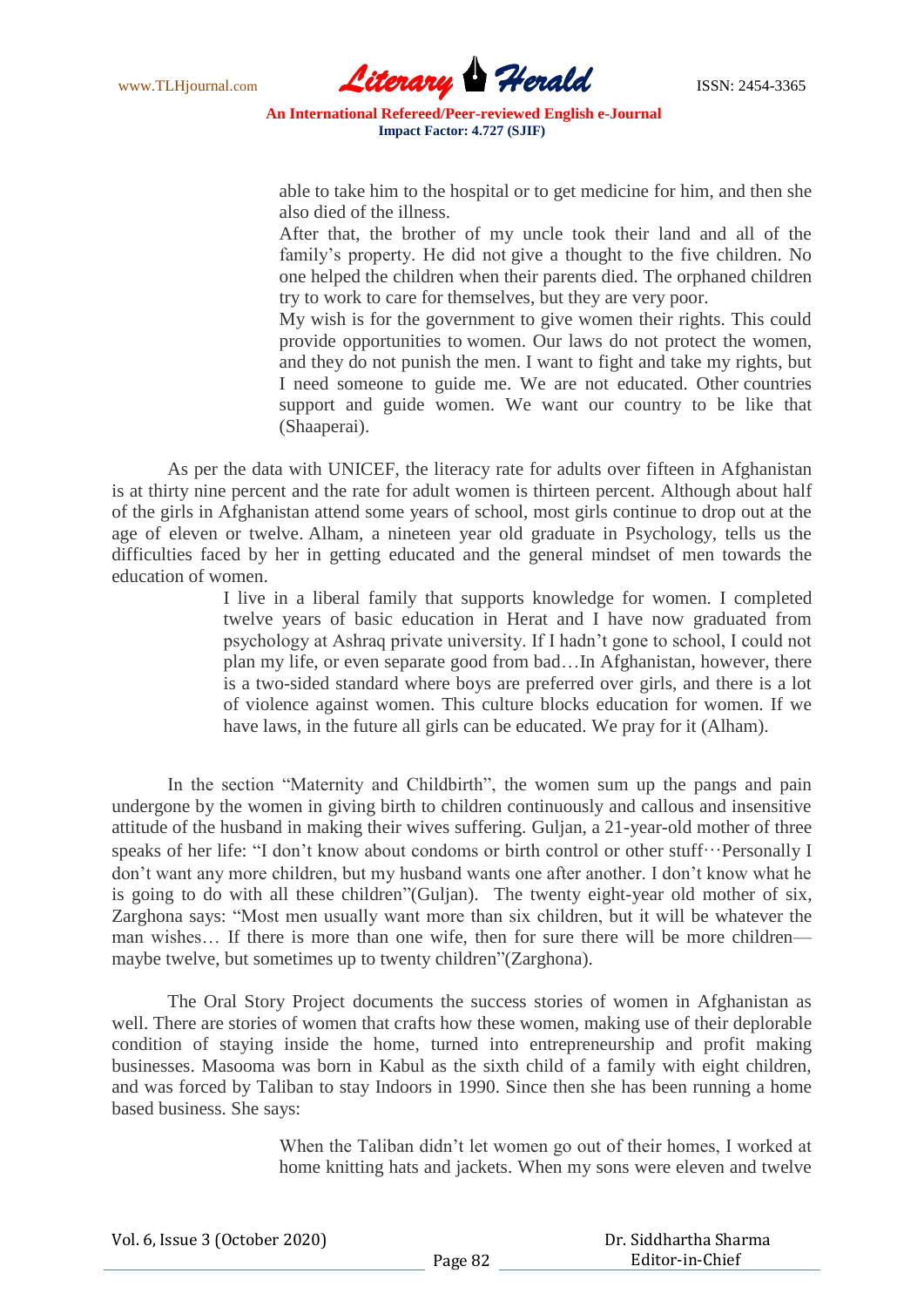

years old they used to sell the products I made. Now my sons have their own jobs, but I like being busy so I weave tablecloths and knit jackets. When I was a child I had many nice dreams. I wanted to go to school, become a doctor, and work in hospitals. In those times fathers didn"t let their daughters go to school. They said education is not good for girls. When I was fifteen I got married and then I moved to Iran and got some education in reading and writing (Masooma).

#### **Language as a Mode of Action**

These stories are given as the first person accounts and are unveiling the true shape and nature of the socio cultural and political life in Afghanistan. As the country is seething under tumultuous problems and issues, which are political, economical and cultural, from the stories given here, it becomes apparent that most of the burden of these problems are put on the shoulders of womenfolk in Afghanistan that make them suffer the most than the men folk there. This scenario has a general acceptability among the hegemonic class in the country. So the voices of Women in Afghanistan are loud and clear and directed at these power centers. They know that they have to speak bolder and louder for the purpose of achieving their targeted goals and to restructure the dominant male centered discourses of the society. Thus, this courageous act of the women in Afghanistan, become an act of counter hegemonic narrative. It aims to restructure and reshape the hegemonic structure of the society and thus, to materialize an egalitarian society with equal respect for men and women.

Individuals are repositories of memories that contribute to the formation of the collective identities of the nation. In his Memoir titled as *Travels with Herodotus*, Ryszard Kapuscinsky views that "memory tells us who and where we are, yet it is also unreliable, elusive, treacherous"(Perskey188). He points out:

> In the world of Herodotus, the only repository of memory was the individual. In order to find out that which has been remembered, one must reach this person. If he lives far away, one has to go to him, to set out on a journey. And after finally encountering him, one must sit down and listen to what he has to say-to listen, remember, perhaps write it down.(Perskey 188)

The true state of women in Afghanistan are corroborated by the individual stories told by the narrators of the Oral Stories Project and they make a representation of the actual state of the socio-political, economical and cultural spheres of the society in which women are relegated to the margins. Thus these individual stories are testimonies to the battered and tormented life of women and a torn social fabric which are tattered by the incessant political and patriarchal violence meted out to them. Sharmila Rege observes that individual"s retrieval of traumatic memories are *Testimonios* as they are being used both as therapeutic as well as a mode of resisting the injustices of the present (Rege 14). The retrieving of agonising and horrendous memories of the past help them to reinvent themselves properly in the present and thus, it helps them to make a reconfiguring of their individual and collective selves in the present. The Oral Stories Project serves this purpose of renegotiating their individual and collective identities in the society with that of the patriarchy.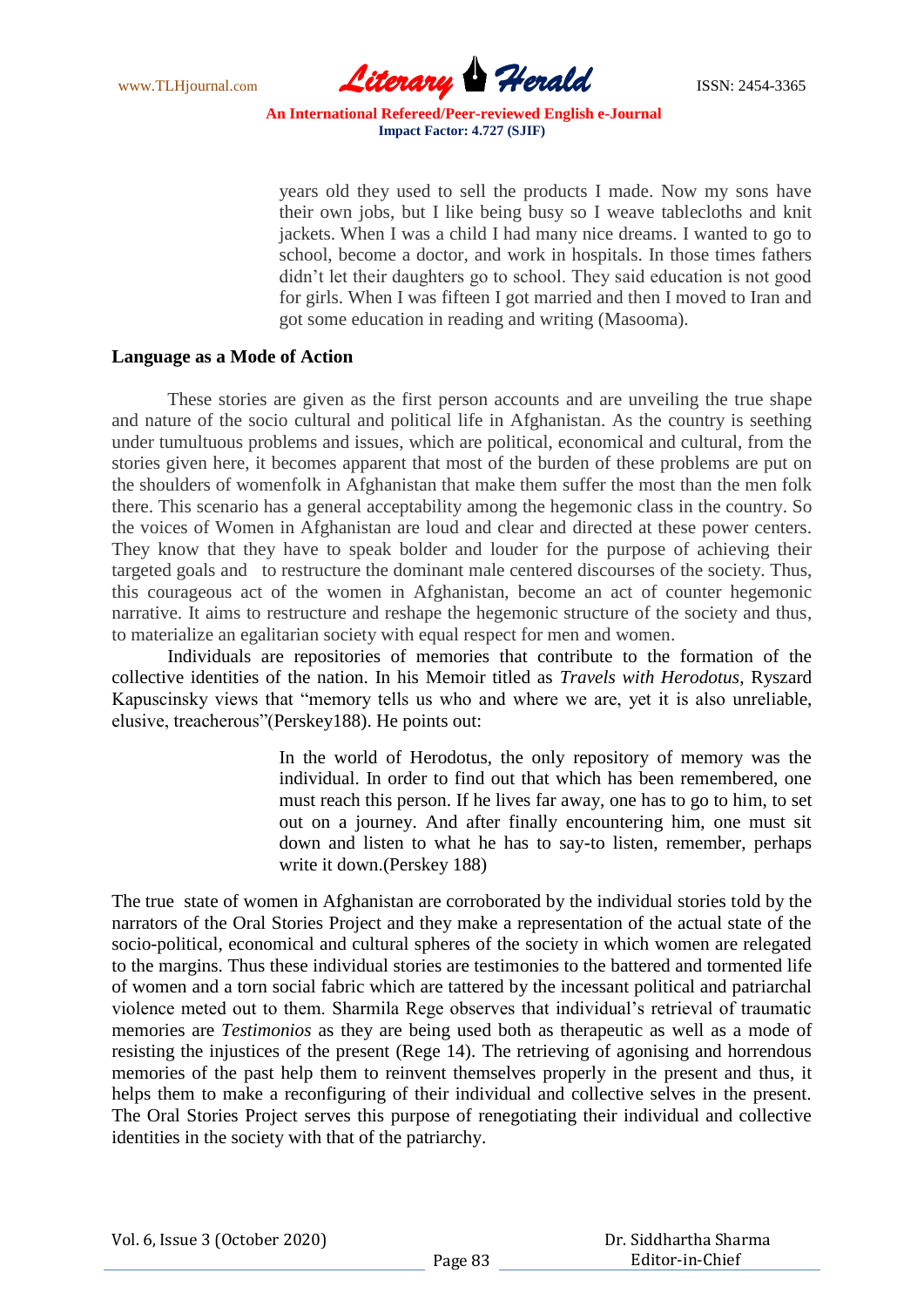www.TLHjournal.com **Literary Herald Herald** ISSN: 2454-3365

It becomes apparent that Oral Stories Project aims to make the women enter the institution called language. As the authors of these stories are illiterates, they have been denied their entry into this powerful political institution called language and that has become a further reason for their otherisation in the society. Malinowsky has observed that language is a mode of action and not simply a countersign of thought and the power of oral words stem from the idea that 'words to have greater power' (Malinowsky 451). He observes:

> Sounds cannot be sounding without the use of power. A hunter can see a buffalo, smell, and taste and touch a buffalo, he had better watch out: something is going on. In this sense, all sound, and especially oral utterance, which come from inside living organisms, is dynamic ( 451).

The power of articulating experienes and sound to be dynamic and reaching out at the target is emphasised here. The "spoken word" is "power driven". Writing or chirographic culture and typographic cultures are attempts to "distance and denature the human (Ong 42). Through the spoken or sounded words the narrator is getting closer to the humanity or constructs an empathetic relationship with his fellow beings. The orality provides the narrator a subject position that intimately connects the story teller with others who undergo through similar kind of experiences. The authors of the Oral Stories Project achieve this sisterhood. Havelock observes that "an oral culture learning or knowing means achieving close, empathetic, communal identification with the known" (Havelock 145-6). Writing separates the "knower" from the "known" and it sets up the condition for "objectivity" or "personal distancing". The subjective position of the speaker is eroded in writing. The authors of these oral stories find this close empathetic communal identification through these articulations.

#### **Conclusion**

The oral interviews conducted in the Oral Stories Project stitch together the tarnished and tormented lives of the Afghan women and help them perfectly situate themselves in a well knit society that shares their trauma. The collective sharing of the traumatic experiences of the Afghan Women help them to form a close knit group and they acquire courage to make the counter hegemonic advances in the society. The women who were pushed out of the power structures, due to their illiteracy, are brought back to the dominant positions in the society through this platform to utter their experiences. Thus this speech act becomes an empowering act for them.

The spoken or sounded words provide an authenticity or acceptability to the experiences thus shared orally through a mediator which otherwise have been kept out of the cartography of literary world. As writing is an ancillary form of spoken language, gaining the potential to "write", means learning alphabets to encode the experiences. Sowen S Park observes that "the written language becomes an autonomous system independent of the world it represents" (Park 112). The Oral Stories Project makes a group of people entering the structure of language and gaining acceptability and empowerment through the mastering of language. This linguistic empowerment helps them to achieve the power of agency and thus they define and refine their subjectivity. The Afghan women have been systematically disempowered first, by the patriarchal socio-political and cultural systems and then by their inability to enter into the institution called language. Mediating and transcribing their experiences to the written form help them to enter the "institutionalised language". Thus, as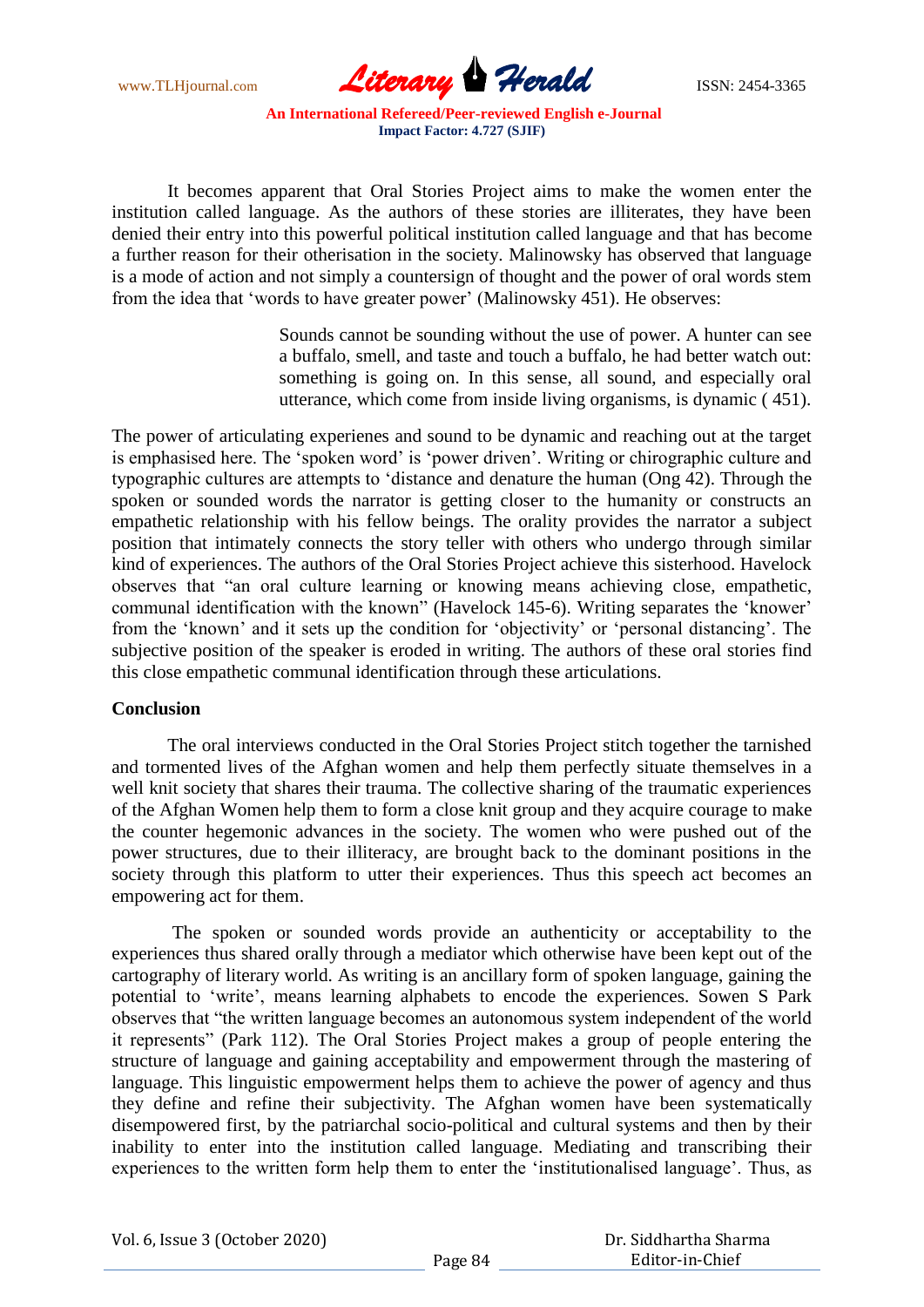www.TLHjournal.com **Literary Herald Herald** ISSN: 2454-3365

writing is another political institution, the Afghan women, by narrating their traumatic experiences, are politically empowered.

## **Works Cited**

- Alham. "Education:We Pray for It". Afghan Women"s Writing Project. Masha Hamilton, 28 June.2013. Web. 19 Oct. 2020. http://awwproject.org/2013/06/four-educated-women/.
- Beheshta. "My SocietyLooks Like Jail to Me". Afghan Women"s Writing Project. Masha Hamilton, 14 Nov.2014. Web. 19 Oct. 2020. http://awwproject.org/2014/11/my-society-looks-like-jailto-me/.
- Friba. "The First Wife". Afghan Women"s Writing Project. Masha Hamilton, 25 March 2013. Web. 19 Oct. 2020. http://awwproject.org/2013/03/the-first-wife/.
- Guljan. "I Just keep Delivering". Afghan Women"s Writing Project. Masha Hamilton, 10 July.2014. Web. 19 Oct. 2020. http://awwproject.org/2014/07/i-just-keep-delivering/.
- Hajera. "I Had a Dream of Becoming Literate". Afghan Women"s Writing Project. Masha Hamilton, 14 Sept.2015. Web. 19 Oct. 2020. http://awwproject.org/2015/09/i-had-a-dream-ofbecoming-literate/.
- Havelock, Eric A. *Preface to Plato*.Harvard University press,1963.
- Karima. "An Illiterate Maid Asks for Respect". Afghan Women"s Writing Project. Masha Hamilton, 27 April.2015. Web. 19 Oct. 2020. http://awwproject.org/2015/04/an-illiterate-maid-asks-forrespect/.
- Makai,Gol. "Happiness is Feeling Safe One Day". Afghan Women"s Writing Project. Masha Hamilton, 27 April.2015. Web. 19 Oct. 2020. http://awwproject.org/2015/04/happiness-isfeeling-safe-one-day/.
- Malinowski, Bronislaw. "The Problem of Meaning in Primitive Languages". *The Meaning of Meaning: A Study of the Influence of Language upon Thought and of the Science of Symbolism*. Harcourt,1923.
- Masooma. "Home Business is a Family Affair for a Mother of Six". Afghan Women"s Writing Project. Masha Hamilton, 23 Sept.2013. Web. 19 Oct. 2020. http://awwproject.org/2013/09/home- business-is-a-family-affair-for-a-mother-of-six/.
- Mena. "An Interview with Mena, whose Husband Went off to War". Afghan Women"s Writing Project. Masha Hamilton, 25 March 2013. Web. 19 Oct. 2020. http://awwproject.org/2013/03/an- interview- with-mena-whose-husband-went-off-to-war/.
- Ong,Walter J. *Orality and Literacy: The Technologising of the Word*. Routledge, 2000.
- Park, Sowen S. "Scriptworlds" *World Literatures.* Cambridge University Press. 2018. Pp 100-116.
- Persky, Stan. *Reading the 21<sup>ST</sup> Century*. McGill-Queen's University Press, 2011.
- Rege, Sharmila. ed. *Writing Caste/writing gender: Reading Dalit Women's Testimonios*. Zubaan, 2006.
- Riya, Shako. "The Unequal Divide of Illiteracy". Afghan Women"s Writing Project. Masha Hamilton, 27 April.2015. Web. 19 Oct. 2020. http://awwproject.org/2015/04/the-unequaldivide-of-illiteracy/.
- Shaaperai. "No Rights for the Orphans". Afghan Women"s Writing Project. Masha Hamilton, 18 Feb.2015. Web. 19 Oct. 2020. http://awwproject.org/2015/02/no-rights-for-the-orphans/.